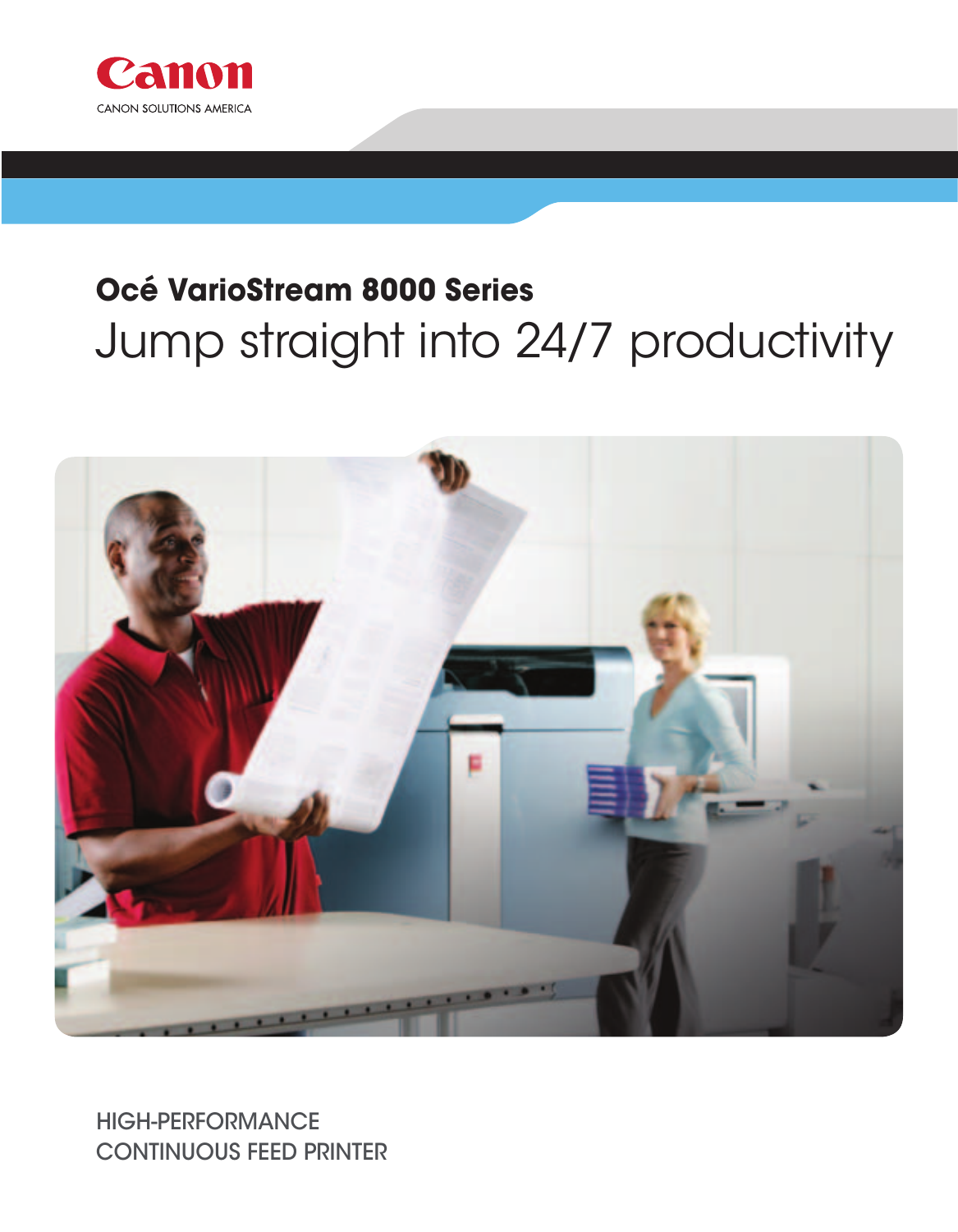# Jump straight into 24/7 productivity

**AGILE, ADAPTABLE, AND ULTRA-RELIABLE**

**SIMPLEX AND DUPLEX OPERATION**

**HIGH PERFORMANCE FOR TRANSACTIONAL APPLICATIONS**

**EXCELLENT SUPPORT FOR GRAPHIC ARTS APPLICATIONS** **VERSATILE PERFORMANCE FOR BOOK PRINTING**

**POWERFUL CONTROLLER AND IMAGING TECHNOLOGY**

**IMPRESSIVE FLEXIBILITY WITH EASY UPGRADABILITY**

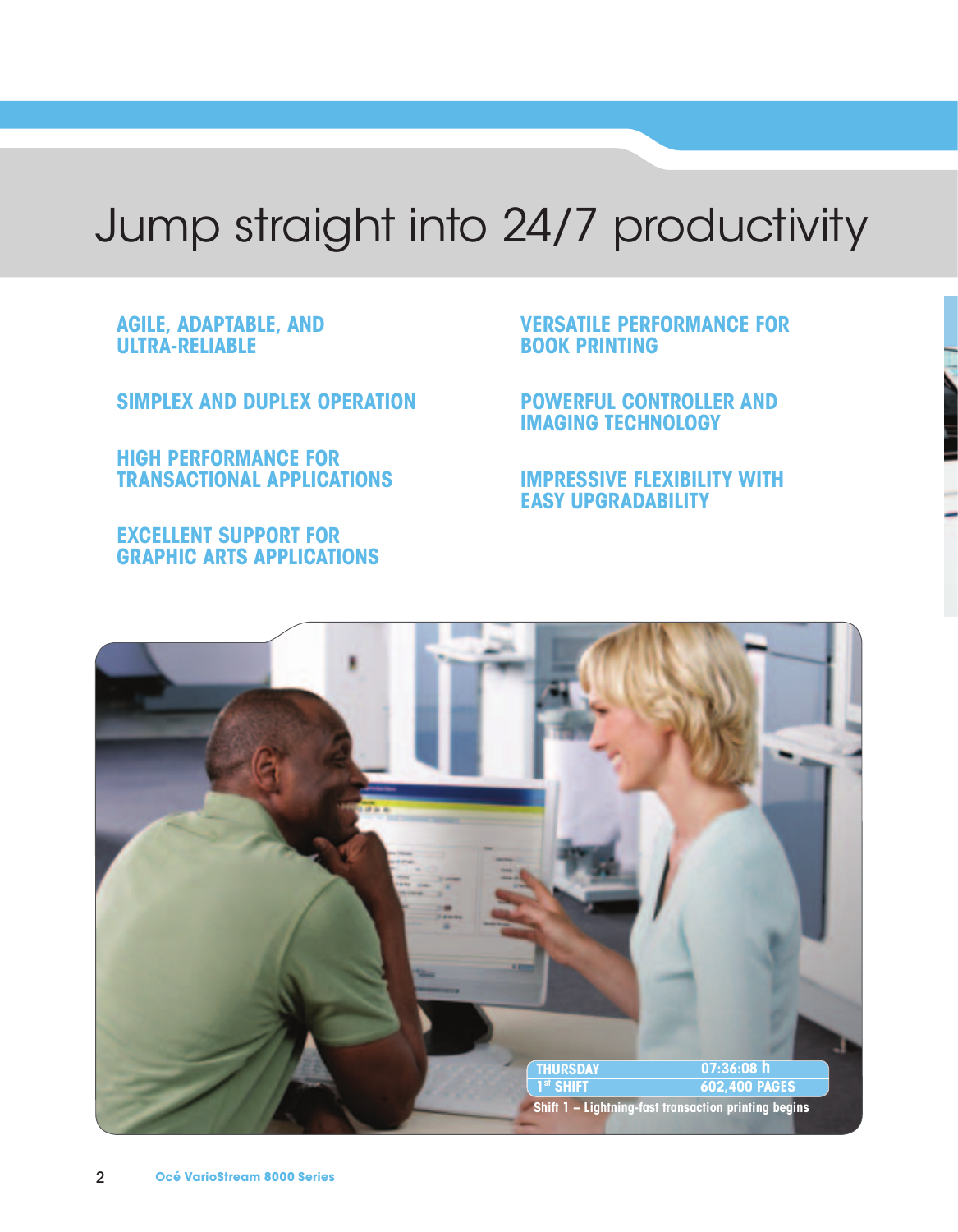# The high-performance continuous-feed printer that adapts to your production needs





# **POWER AND VERSATILITY LIKE NEVER BEFORE**

The Océ VarioStream® 8000 continuous feed printer is beyond anything you ever dreamed of in highvolume printing systems, setting a new standard in speed and printing performance. Stunning print quality options, a host of advanced handling features, and incredible configuration flexibility combine to deliver true production performance.

The Océ VarioStream 8000 Series features rocksolid stability and legendary reliability to take you confidently and cost-effectively into the future. Meanwhile, upgradability takes on a whole new meaning: add just what you need, when you need it. So if you want maximum performance today and flexibility to grow tomorrow, there's no better choice than the Océ VarioStream 8000 Series.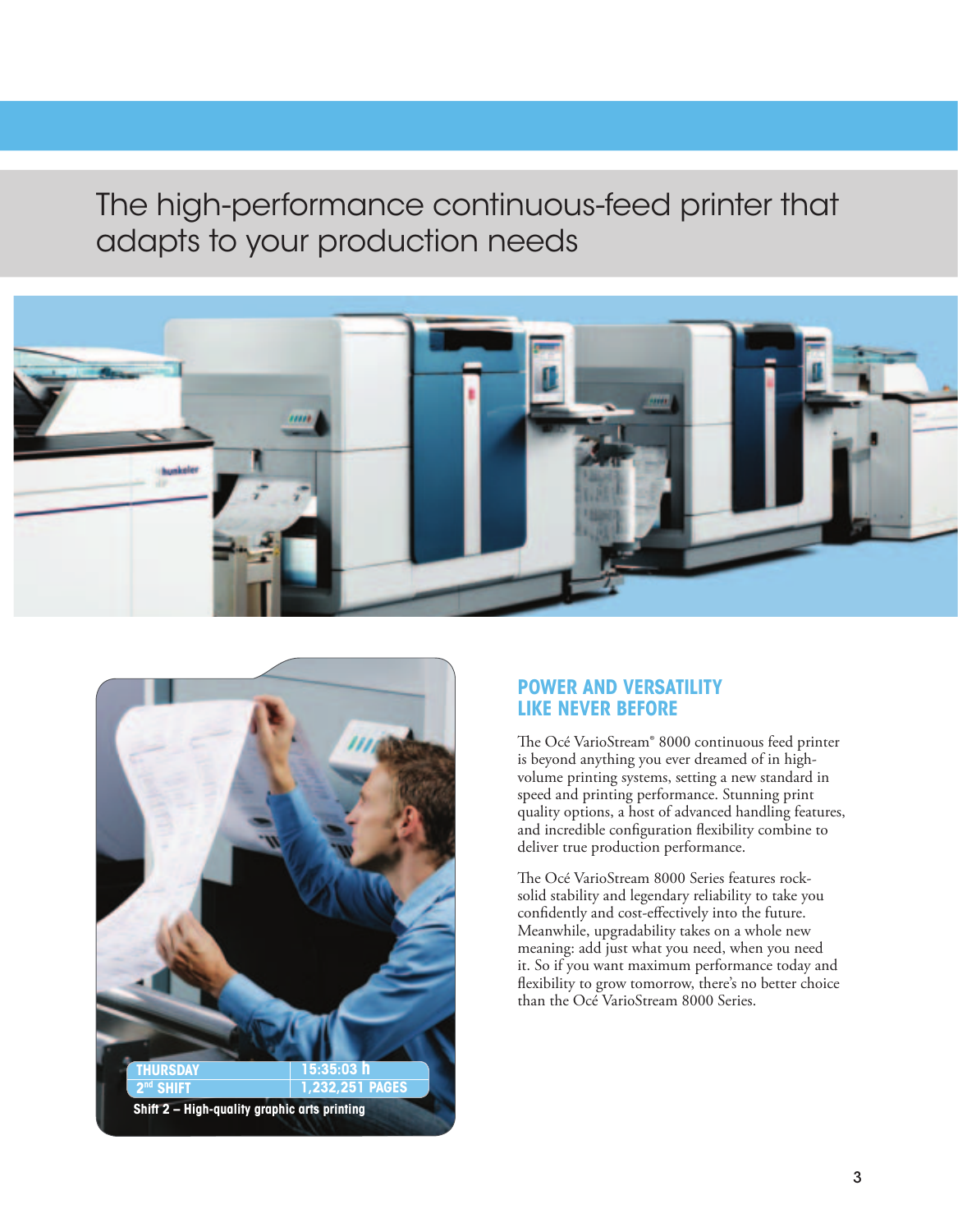# The high-performance continuous-feed printer built for quality and versatility



# **FAST, FLEXIBLE AND ULTRA-RELIABLE**

The Océ VarioStream 8000 Series is built to deliver maximum productivity at the lowest cost. It's also designed to support virtually every type of high-quality output. So whatever the environment, whatever the job, count on the Océ VarioStream 8000 system to perform with high quality, reliability, and renowned dependability.

Simply insert the Océ Quick Change Developer Station (QCDS®) into any model to add MICR printing capability. It's everything you've been looking for in power and productivity. And that's what we call a good return on investment.



## **LIGHTNING-FAST SPEED, CONFIGURATION FLEXIBILITY, AND EXCELLENT QUALITY**

The three basic Océ VarioStream 8000 models – the Océ VarioStream 8550, 8650, and 8750 systems – deliver lightning-fast speeds of 530, 636, or 750 letter pages per minute, simplex 2-up respectively. That speed doubles when running in duplex.

All models incorporate the Océ Enhanced Print Quality feature to deliver sharper images, text and graphics on a stunning range of substrates. When used with graphics quality, the result is a new benchmark for bi-level image quality.

#### **A wide range of markets and applications**

Designed for versatility, the Océ VarioStream 8000 Series is an ideal solution for all types of business environments – from financial services and insurance providers to direct mailers, service bureaus, government agencies, utilities, and commercial printers.

Key applications include traditional transaction statements and new TransPromo documents that combine promotional, database-driven messages with transactional data. The system also is ideal for graphic arts providers who want to offer low-cost, high-speed printing services and high-quality on-demand printing.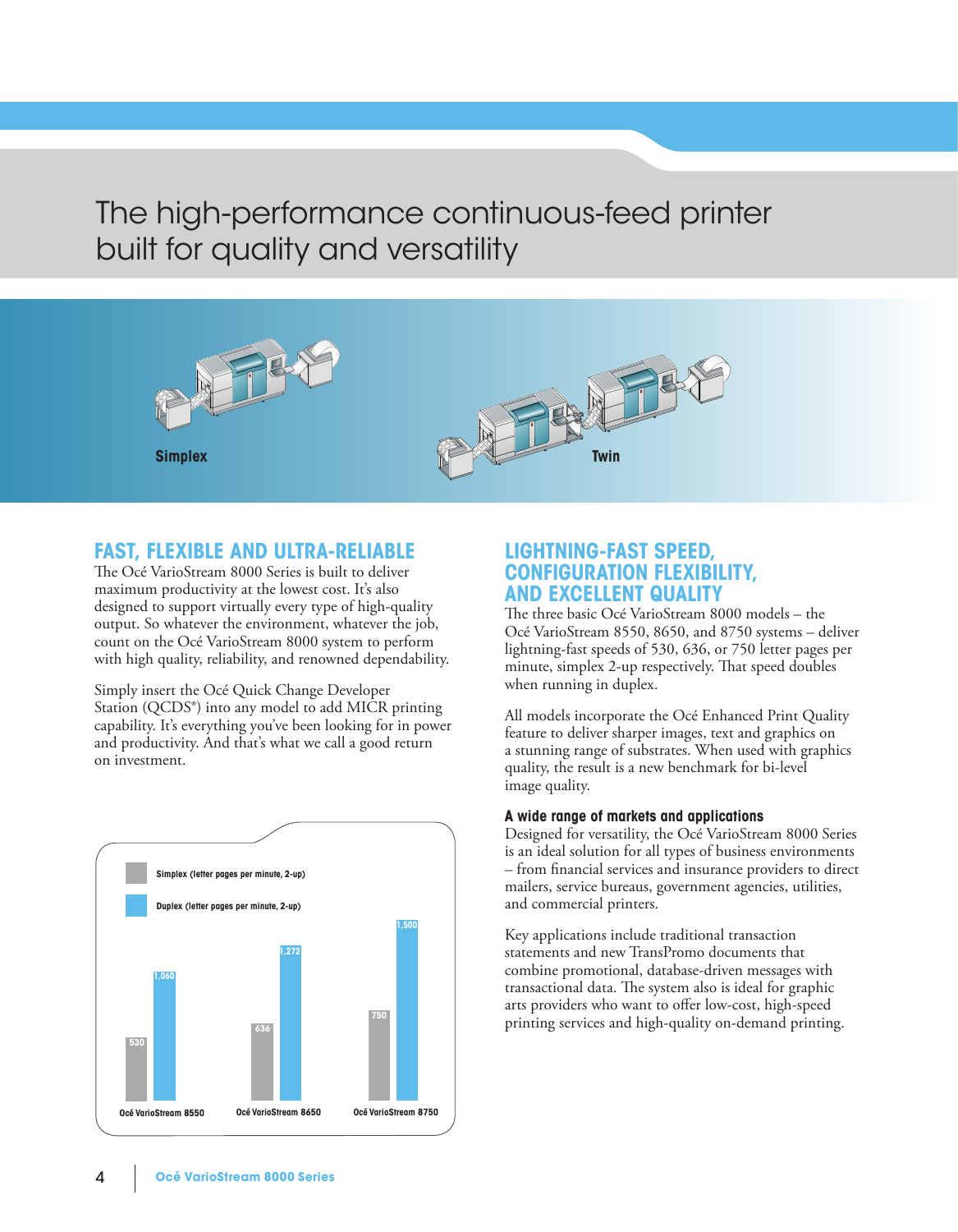#### **Breathtaking graphics performance**

All Océ VarioStream 8000 systems can be configured with the Océ Graphics Quality feature for superb halftones and images. The Océ VarioStream 8650 and 8750 models are available as CX models with a convergence function option that enables you to effortlessly switch between transactional and graphics quality printing. What's more, you can run your graphics-quality jobs at a sizzling 530 letter pages per minute, 2-up simplex and 1,060 letter pages per minute, 2-up duplex.

#### **Books on demand or in short runs**

The Océ VarioStream 8000 Series features a 19.5-inch paper and print width, which expands your options for output and services. For example, the system readily supports printing of  $6 \times 9$  inch books threeup, with bleed and trim margins, making it the perfect choice for books-on-demand or short-run digital book manufacturing operations.

### **CHOOSE THE QUALITY YOU WANT, WHEN YOU WANT IT**

Configure the Océ VarioStream 8000 the way you want, and rest assured that your investment is safe. You choose the features you want to add – when it makes sense. You choose the print quality you need for the job at hand, whether it's Production Quality for no-compromise, lowcost, high-speed transactional jobs or Graphics Quality for high-quality, print-on-demand runs.

#### **Powerful technology**

A powerful Océ SRA® print controller – scalable in memory and processing power – features Automatic Resolution Switching to support 240, 300, and 600 dpi production quality. And you can even mix resolutions on the same page.

Super Cell technology produces output that simulates up to 256 gray scales, giving halftones a more photorealistic look and feel even at the fastest speeds. In addition, the Océ VarioStream 8000 Series supports industry-standard IPDS plus native duplex PCL printing.

#### **Enhanced upgradability**

The Océ VarioStream 8000 Series sets a new standard for upgradability. Upgrades in speed, print quality, MICR, and processor/memory are all possible. And that's just the beginning. You can upgrade easily from other Océ systems or migrate to Océ inkjet platforms – your path to full color – whenever you're ready.

#### **Razor-sharp image quality**

The Océ VarioStream 8000 system incorporates an LED imaging system to bring you bi-level image quality at high printing speeds. An Enhanced Print Quality toner transfer technique enables ultra-sharp output of patterns, lines, and halftones. Enhanced Print Quality adds significant print quality improvements because it transfers toner via a transfer roller, which results in more precise toner placement. Meanwhile, flexibility to print cleanly on a wider range of substrates lets you handle an even wider range of applications.

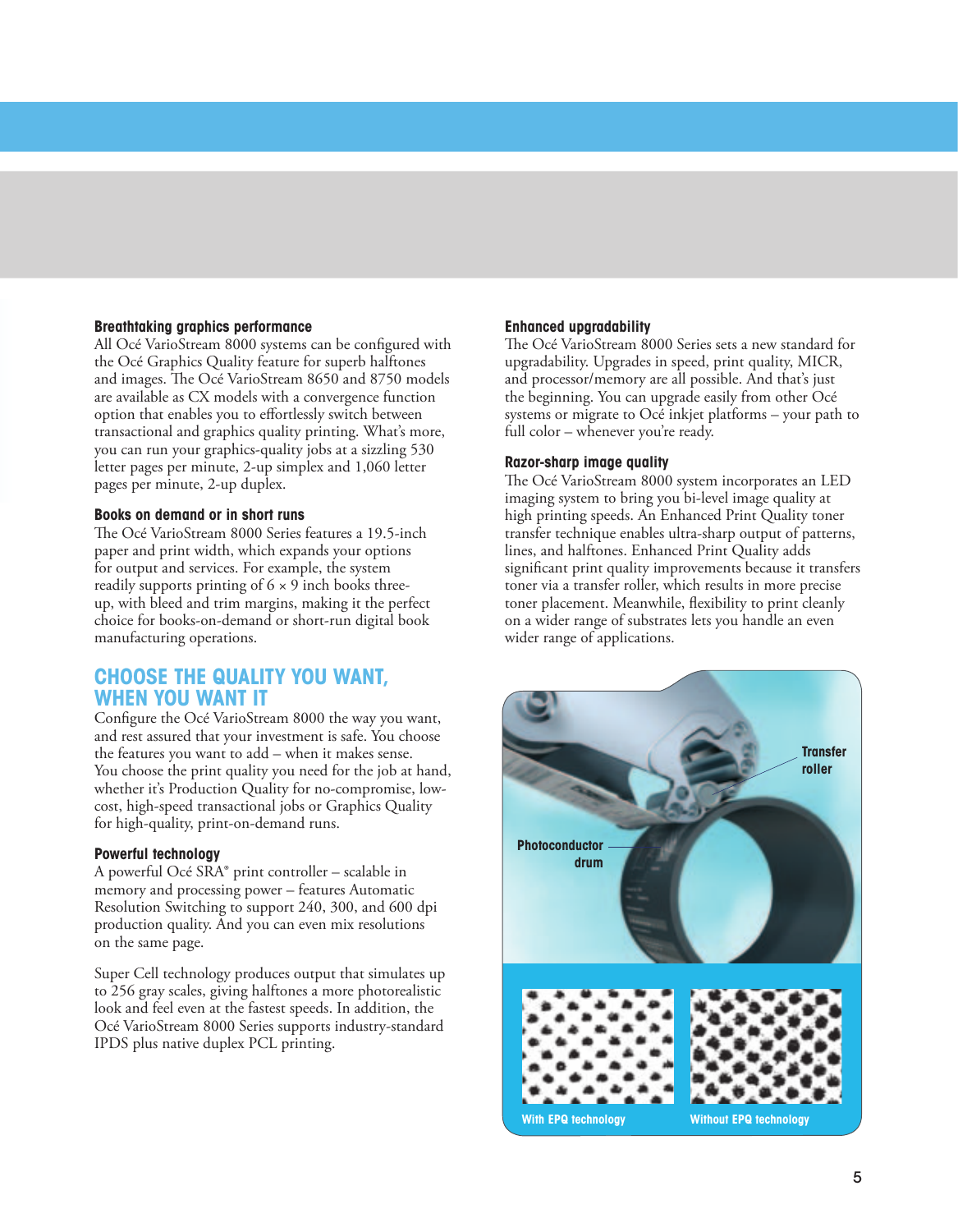# **Océ VarioStream 8000 Series** Continuous-feed productivity

# **REDEFINING MEDIA FLEXIBILITY**

At a generous 19.5 inches, the Océ VarioStream 8000 system features a wide paper width for a continuous feed electrophotographic printer. An advanced, vacuumassisted, pinless transport system handles both tractorfeed and pinless paper with ease. A roller across the entire width of the paper path ensures smooth handling of lightweight or difficult papers like newsprint or recycled paper through the system – especially important when printing in duplex mode. And a new, longer power fusing station is designed to handle heavy, MICR or lightweight stock with ease. This is a significant benefit, especially considering that using recycled stocks is environmentally friendlier and lighter weight stocks can reduce postage costs.

### **ADD MICR**

With the Océ VarioStream 8000, you don't need another printer for MICR security or check applications – the Océ VarioStream 8000 system powers through them at up to 1,273 pages per minute.

#### **Rapid toner changes save you time and money**

Convenient, intelligent Océ Quick Change Developer Stations can be easily changed to print standard black toner, premium black toner, or MICR toner. The result is faster setup times and less expensive MICR print runs – again achieving maximum productivity at minimum cost.

#### **Peace of mind with Océ TonerSafe technology**

Changing toner bottles is not only quick and easy, it's also secure with Océ TonerSafe® technology. Whenever an operator inserts a new toner bottle into the printer, the system checks the RFID tags on the bottle to make sure they match the Océ Quick Change Developer Station. This helps prevent operators from printing MICR jobs with non-MICR toner, and helps prevent damage to the developer station. If the toner in the bottle does not match the developer station or cannot be identified, the toner cannot be loaded into the system.

#### **Fast and easy to use**

Take a good look at the Océ VarioStream 8000 system's industrial design. An ergonomic easy-to-use interface features a larger multi-language operator touch-screen panel. From a single point of operation, operators can monitor the consoles of multiple Océ VarioStream systems.

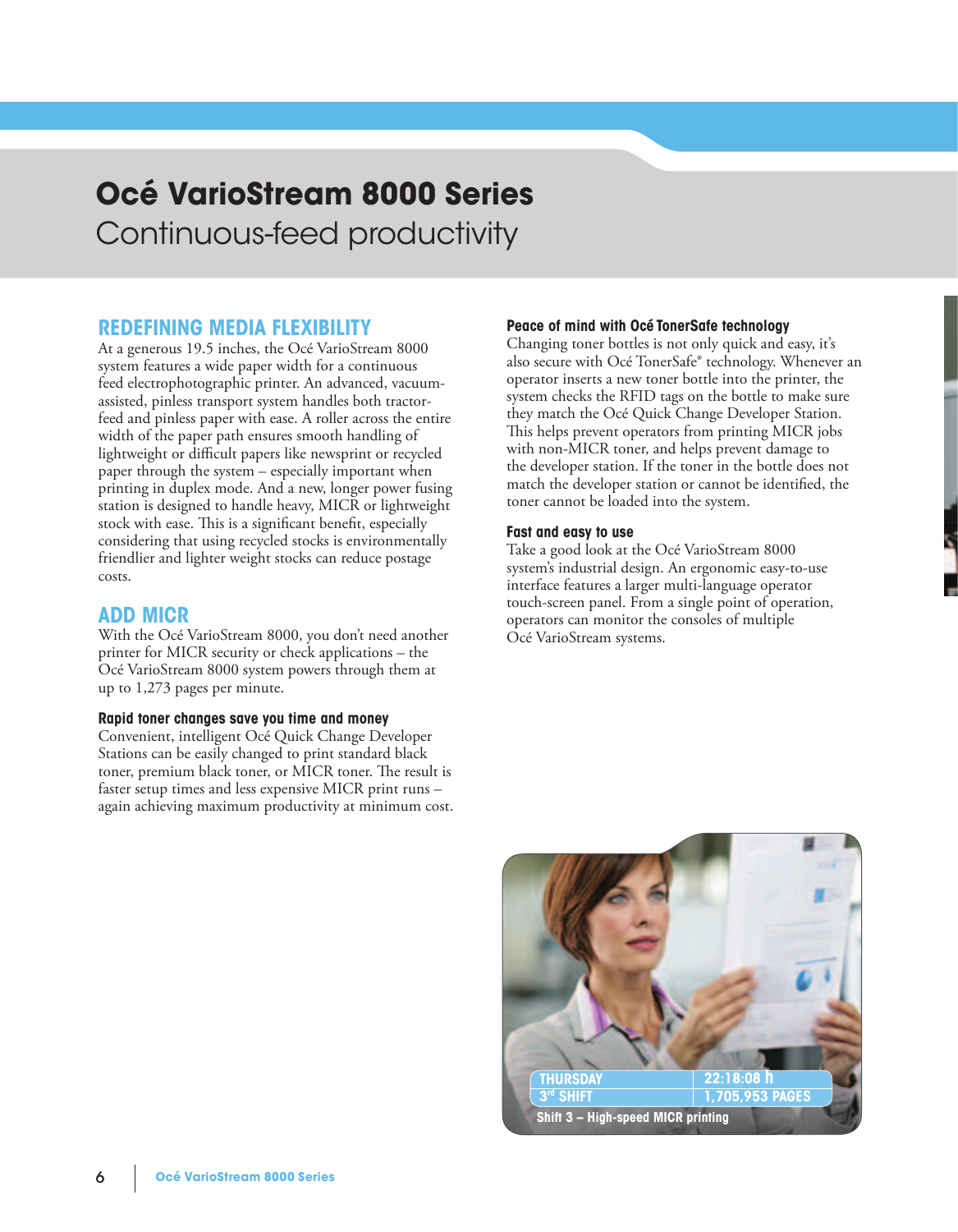

# **LET OCÉ SOFTWARE STREAMLINE YOUR PROCESSES**

There's more to productivity than monitoring and managing your print line. With the renowned Océ PRISMAproduction® workflow and output management software, you can take control of your entire workflow, making it flow faster and more efficiently. Océ PRISMAproduction software integrates with existing online and offline post-processing workflows in a variety of print environments. It also supports major platforms and data formats, so you can use one source file for many types of printing – whether it's offset, digital web, or digital cutsheet. Tap into the full power and versatility of the Océ VarioStream 8000 system by combining it with Océ PRISMAproduction and turn time into money.

# **RELIABLE SERVICE AND COMPREHENSIVE CONSULTING**

Continuous-feed productivity is about more than how fast the printer runs or the number of features. The bottom line is that it has to work in your environment, with your data and it has to be reliable. Canon Solutions America stands behind the Océ VarioStream 8000 family with award-winning service and a team of professional services experts who can help you optimize the system for your unique requirements.

# **THE OCÉ VARIOSTREAM 8000 AND THE ENVIRONMENT**

As with every Océ production printing press, the Océ VarioStream 8000 system is designed to make the most efficient use of power and materials to reduce operating costs, while minimizing environmental impact.

#### **Specific environmentally-friendly features include:**

- 2-up printing to reduce paper usage
- Minimal packaging
- Adjustable optical density which can reduce toner usage up to 20 percent
- Reuse and recycling of toner bottles
- RoHS compliance